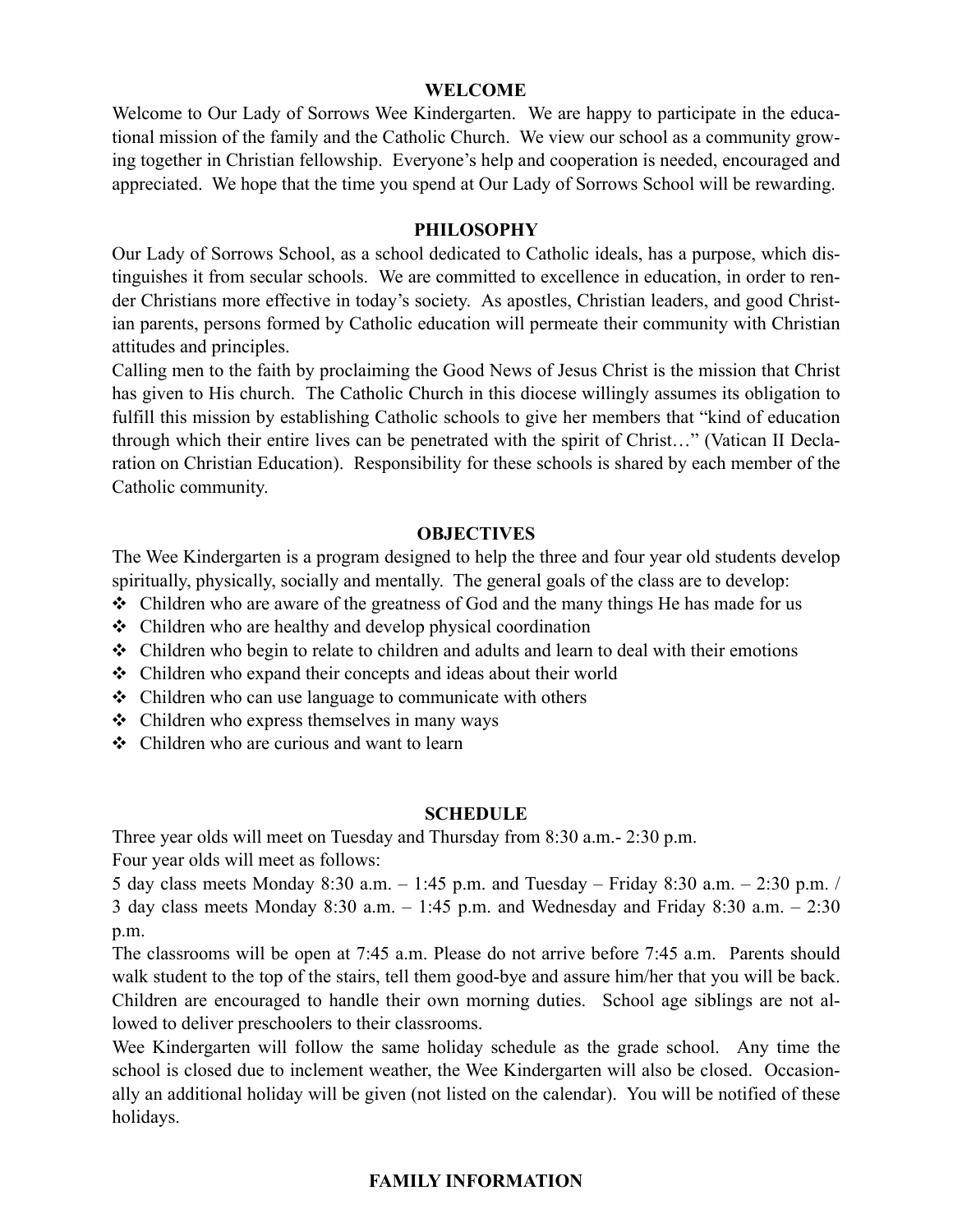Please keep phone numbers and addresses current in RenWeb and with your child's teacher in case of emergency.

# **TUITION / ACTIVITY FEE**

Tuition for the Wee Kindergarten Program is as follows: 3-year old program \$2,222.00 (11 payments of \$202.00) 4-year old 3 day program \$2,772.00 (11 payments of \$252.00) 4-year old 5 day programs \$3,773.00 (11 payments of \$343.00)

Tuition is paid through the FACTS Management Company. You may choose from several payment options.

K4 students attending After School Care will be billed for attendance through the family Facts tuition account (incidental expenses). The total charges for the month will be posted the following month.

#### **ARRIVAL**

Both entrances to the Wee-K Department will be open from 7:45 a.m. until 8:30 a.m. The two entrances are:

the outside door next to the Mother's Day Out playground

the door in the main foyer of the school

Parents may park in the church parking lot in the morning to bring their child to the classroom. The classroom is located on the second floor above Mothers Day Out/Nursery. Children arriving after 8:30 a.m. should sign in through the front office and come in through the inside school entrance. The outside door will be locked at 8:30 for the safety of your children.

\*\*Please note that Wee-K students are not eligible for early morning care before 7:45 a.m.

#### **DISMISSAL**

See the attached map for dismissal. Please pull up two cars at a time. Your child will be walked to your car and helped into the car. All students must be buckled in a car seat or booster seat before you drive off at dismissal. Please do not summon your child to your car while you are waiting in line. If you choose to walk up and get your child, you must wait until they are seated. Next you sign them out with Mrs. Cathy, Mrs. Smaha and Mrs. Ragusa. This is for the safety of your child. Younger brothers and sisters are asked to stay with their parent. Please make sure they are not running around or climbing the brick walls or playing in the garden areas. If your child will be riding with someone else, please notify us in writing so that it may be kept in the child's file. If any changes are to be made on any given day, put a note in your child's folder indicating the change. This is for the safety and protection of your child. ALL STUDENTS MUST BE PICKED UP ON TIME!

Dismissal times are:

Monday 1:45 p.m. After 2:00 p.m. you are considered late. Tuesday – Friday 2:30 p.m. After 2:45 p.m. you are considered late.

K-3 Late fee is \$5.00 for each five minutes you are late. This will be added to your monthly tuition statement. Children must be picked up from your child's room and signed out with time and date noted.

K-4 After you are considered late, your child will be taken to extended care and you will be charged accordingly.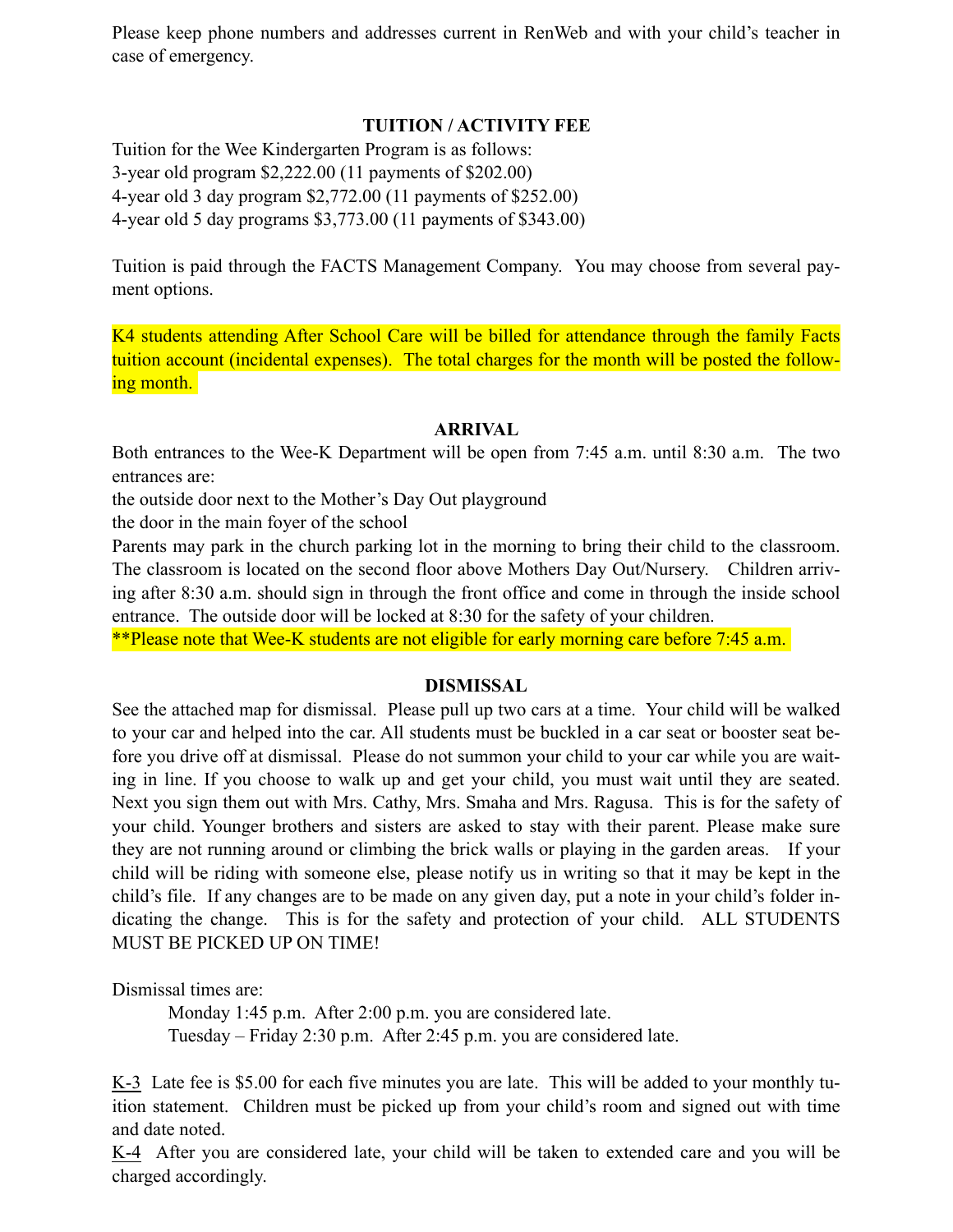If you have an emergency situation such as sickness, an accident, etc., please call the school office and let us know. Your child will always be taken care of until you arrive. If anyone other than the parent is picking up your child, the Wee K must be notified in advance. You may do this by sending a note in the morning or by calling the school office, if this becomes necessary after your child is already in school.

# **Please refrain from using your cell phone during afternoon carpool.**

## **EARLY CHECK OUT**

Early check outs should be handled through the front office. The office will buzz for your child when you arrive.

### **LUNCH**

All lunches and drinks for lunch must be brought from home each class day. All lunches must be **nut free**. No carbonated drinks or canned drinks of any kind are allowed. A snack and drink will be provided during the day. If sending bottled water for lunch, please send small bottles only with a sippy top. Please include any items needed to eat their lunch (forks, spoons, napkins.)

## **SHOW AND TELL**

Show and Tell days will be held during the school year. On this day, the child may bring an item of interest from home to share with the class. You will be notified of these days. No items of violent nature (i.e. guns, swords, knives, etc.) may be brought to school for show and tell or as part of a costume.

# **OUTDOOR PLAY**

Unless it is raining or extremely cold, the class will go out to play every class day. Always make sure your child is properly dressed. Mark all sweaters, hats, gloves, coats, etc…with your child's name. Tennis shoes are required dress for Wee K.

#### **CLASS PARTIES**

We will have 5 parties throughout the year: Halloween, Thanksgiving, Christmas, Valentines Day and Easter. Most party items will be purchased using PTO funds by the room-mother. On occasion you may be asked to help furnish items. There will be no need for parent volunteers during the parties. We celebrate during lunch and/or snack time.

#### **FIELD TRIPS**

A diocesan policy as of 2005 excludes field trips for students in the Wee Kindergarten.

# **LIBRARY**

Three year old Wee Kindergarten will have story time with the librarian in the classroom. Three year olds will check out literacy sets from the classroom library. The four year olds will visit the library as scheduled. This is fun and very good training. Please be sure to read to your child at home. Library day will be scheduled by the school librarian. They will check out library books from the OLS library starting in January. Books should be read by a parent to the child during the week. Books are to be returned to the classroom in one week.

# **MONTHLY OUTLINE**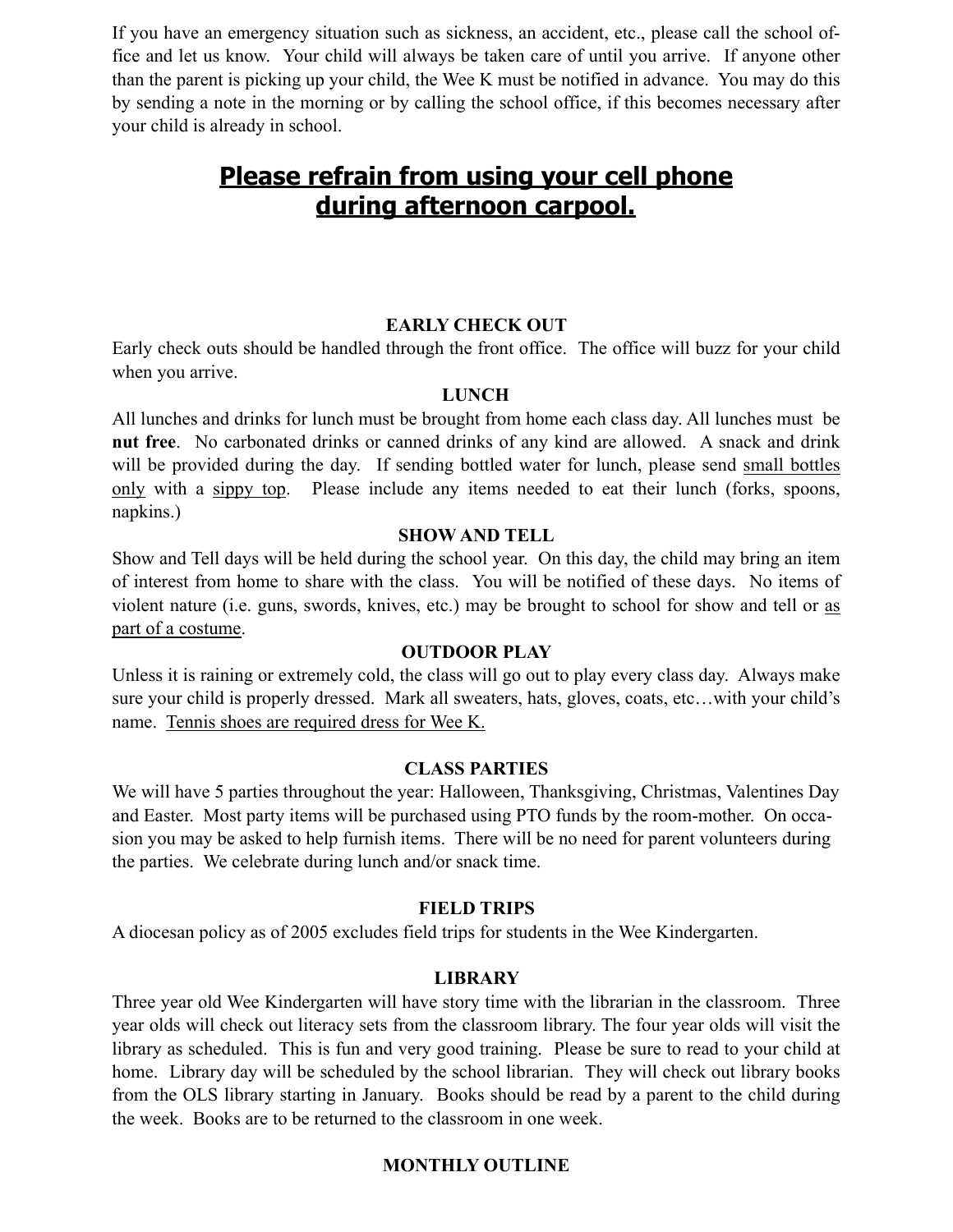A monthly newsletter will be sent home to keep you informed. Save your monthly newsletter and to refer to during the month. It will contain information you will need for the month.

#### **ILLNESS**

Children who are ill should not be sent to school. Always make sure your child is free from fever and vomiting for 24 hours before he/she returns to class. This is a school policy. Inform us if your child should have a contagious illness, i.e. strep throat, pink eye, etc…. Most doctors will prescribe medication to be administered outside of school. No medication will be given to children at school without a written note from the parent. Medication must be in the original bottle. All medication is kept in and administered from the health room. If your child becomes ill while at school, the parents will be called and the child will be sent home. Inform us if your child has any allergies. Also inform us if your child cannot participate in any physical activities. If your child is too sick to play outside, please keep the child at home. Both teachers are required to be on the playground at recess.

#### **MATURITY**

Each child is a gift from God and is an individual with his or her own personality. At no time are the children compared. At no time will any child be expected to perform beyond his/her own ability. Each child is treated as an individual and allowed to progress at his/her own rate. The children will be given activities that will arouse their interest and curiosity. Learning in the Wee Kindergarten will always be in a fun way. Remember, for the young child, play is work. Through play, the young child learns about the world and the people around them. Each experience is a new learning opportunity that is exciting and self-fulfilling.

#### **PROGRESS REPORTS / PARENT TEACHER CONFERENCES**

At the beginning of the school year, we will review with each child individually the colors, shapes, numerals, etc. We will use this information as a guideline in working with an individual child. Parent/Teacher conferences will be held in January and a progress report given. Progress reports will be sent home again at the end of the year. If you have any questions or concerns, please contact us and we will be happy to meet. In the morning and at dismissal are not good times to discuss your child's progress. Should you have a concern that we should be aware of for the same day your child is in class, please put a note in your child's folder.

## **DAILY FOLDERS / BACKPACKS**

Daily folders are furnished. Please be sure your child brings his/her daily folder and backpack daily. Do not allow your child to carry personal items in his/her backpack. No toys except on Show and Tell Days.

#### **INDEPENDENT TOILETING**

We ask that each child be potty trained before entering pre-school. Our class size, schedule, and facilities do not allow the teachers to meet the needs of those who are not potty trained while also trying to interact appropriately with the other students in the class. We understand that accidents happen and we will gladly help your child. Please send in a complete change of clothes (shirt, pants/shorts, underwear, and socks) in a plastic Ziploc bag with your child's name.

#### **DRESS**